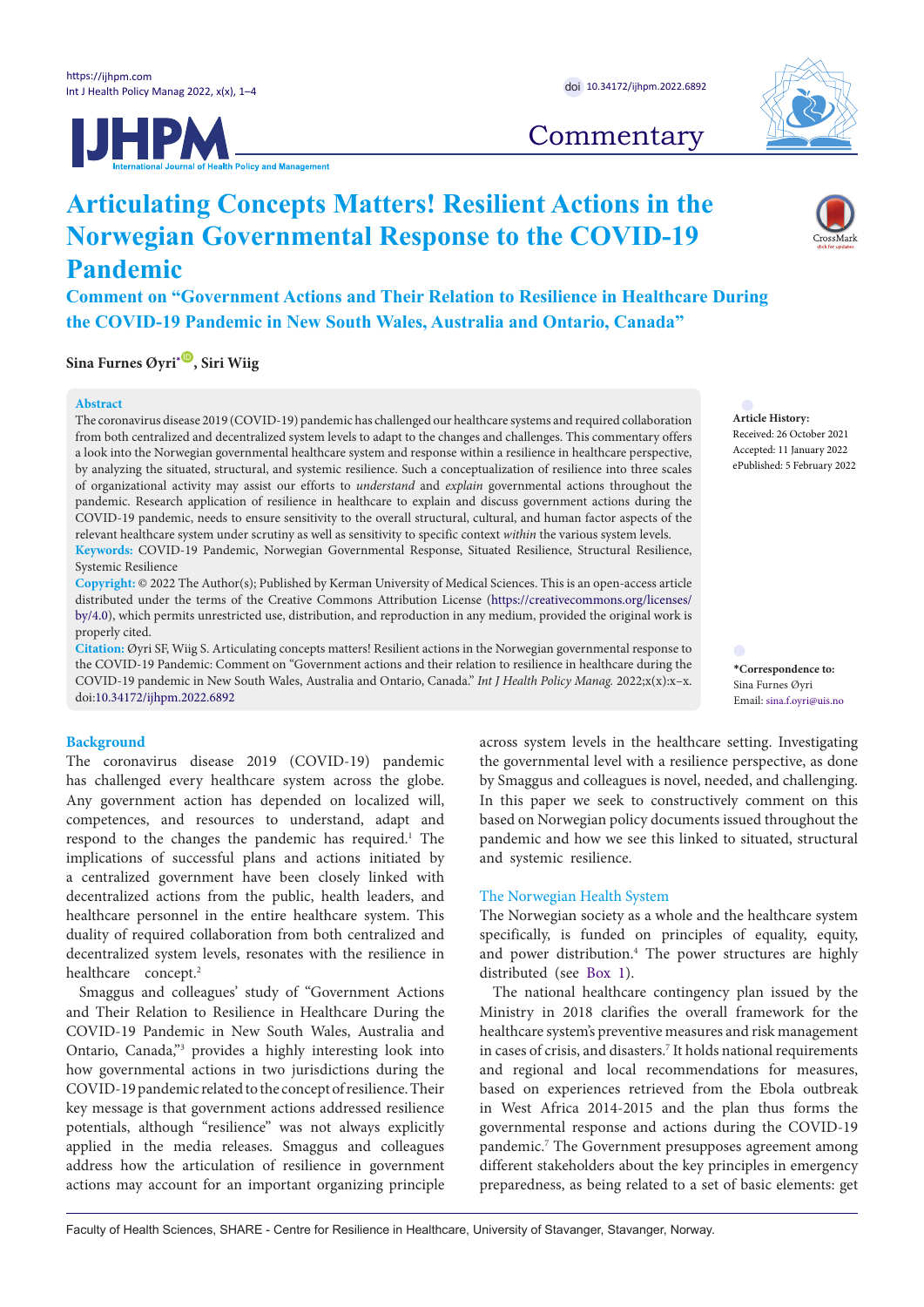# National; centralized system level

- The central Government body in the healthcare setting is led by the Ministry of Health and Care Services (the Ministry).<sup>5</sup>
- The Ministry directs the Norwegian healthcare services through comprehensive legislation, annual budgetary allocations and by means of various governmental institutions such as the Norwegian Directorate of Health (the Directorate) and the Norwegian Institute of Public Health (the Institute).5

#### Regional and local; decentralized system levels

- The decentralized levels of power relate to regional and local authorities in the municipalities across the country.
- The municipalities are responsible for primary care in terms of nursing homes, homecare, ambulatory care, and general practitioners.5
- Four regional health authorities are set to implement the national health policies, and to plan, organize, govern, and coordinate all subordinated local health trusts (hospitals) in their region (the Health Trusts' Act of 2001).<sup>6</sup>

knowledge about and gain overview of risk and vulnerabilities, put preventive measures in place to prevent adverse events and crisis, have sufficient contingency to deal with adverse events and crisis, restore functions during and after adverse events, crisis, and disasters, and learn from experiences retrieved from adverse events and simulation.7

## Resilience as an Unarticulated Integrated Concept

The national contingency plan does not explicitly refer to resilience, even though several of the basic elements echo the resilience in healthcare concept.7 Despite the elaborate contingency plan, with attention to the various responsibilities at central, regional, and local municipality levels, the Norwegian governmental role and response during the pandemic has been extensively debated, with different views about the balance between centralized control and the degree of regional autonomy within the municipalities.<sup>8</sup>

Since the term "resilience" does not have a proper Norwegian translation, we did not expect and did not find the term in the two main Norwegian governmental documents that we base our commentary on:

- the white paper "Meld. St. 11 (2020-2021) Quality and patient safety 2019" issued by the Ministry.9
- the report "NOU 2021:6 The authorities' handling of the COVID-19 pandemic," provided by the Coronavirus Commission.4

In contrast to the documents issued in Norwegian, the English summary of the white paper "NOU 2021: 6," includes three references to "a resilient society." The lack of "resilience" terminology was however remedied by deductively searching for the resilience potentials of adaptive capacity, anticipation, learning, monitoring, and responding. Similarly, Smaggus and colleagues, did neither find exact definitions of "resilience."3 However, as noted by Smaggus and colleagues, the absence of precise definitions of resilience in government actions does not hinder *elements of resilience* being evident in the same actions or documentary evidence.3 The latter aligns with our

<span id="page-1-0"></span>**Box 1.** Power Distribution in the Norwegian Healthcare System take home message as well. Looking at the definition provided by the ongoing Resilience in Healthcare Research Program (2018-2023), resilience is defined as "the capacity to adapt to challenges and changes at different system levels, to maintain high quality care."<sup>10</sup> In the documentary evidence we have assessed, we found one of the Norwegian government's responses to echo the core principle of this definition, without referring to the term resilience itself:

> "Due to the pandemic, hospitals have had to strengthen their preparedness to treat patients with COVID-19 in addition to other patient groups. During a period when the situation was uncertain, the hospitals had to reduce the normal activities to ensure adequate preparedness for handling patients with COVID-19 and to prevent possible spread of infection. As a result, many patients had their assessment or treatment postponed."9 Thus, as the quotation illustrates, the Government describes key attributes of the resilience in healthcare concept in their actions despite the absence of the term "resilience" in government actions. Our finding corresponds to the analysis of Smaggus and colleagues.

### Situated, Structural, Systemic Resilience

This comment addresses the Norwegian government actions related to resilience in healthcare by analyzing the situated, structural, and systemic resilience, as this conceptualization of resilience into three scales of organizational activity may assist our efforts to *understand* and *explain* governmental actions throughout the pandemic. The three scales of situated, structural, and systemic resilience address processes of activities and changes across system levels.11 In theory, situated resilience relates to readjustment of practices and activities at the micro level, structural resilience links with processes of reorganizing and restructuring of operational activities and resources often found at the monitoring meso level, whilst systemic resilience emerges in the reconfiguring or reformation of resource design and production, often found at the overseeing, macro level of the system.<sup>11</sup>

Characterized as situated resilience, available resources in the services needed restructuring to deal with the new risks displayed by COVID-19, with managerial responsibilities as important facilitators for change both in hospitals and in nursing homes. More specifically, situated readjustment at the micro hospital level was found in readjustment of activities as indicated by a reduction in activity overall, a decrease of physical consultations, changes in numbers for cancer patient pathways as well as increased waiting time for medical investigations, treatment and follow-up in March and April of 2020 with deadlines not being met.<sup>9</sup> These readjustments may have some unfortunate long-term consequences which must be evaluated.<sup>9</sup> The pandemic has however led to positive innovations as well, displaying structural reorganizing and restructuring through increased use of digital tools such as video consultations to maintain important services during the pandemic.<sup>9</sup> Structural changes were also found in the establishment of different types of arenas for testing, and systems related to ensure access control for patients and visitors to hospitals and nursing homes.<sup>9</sup> Changes at the administrative and managerial levels in healthcare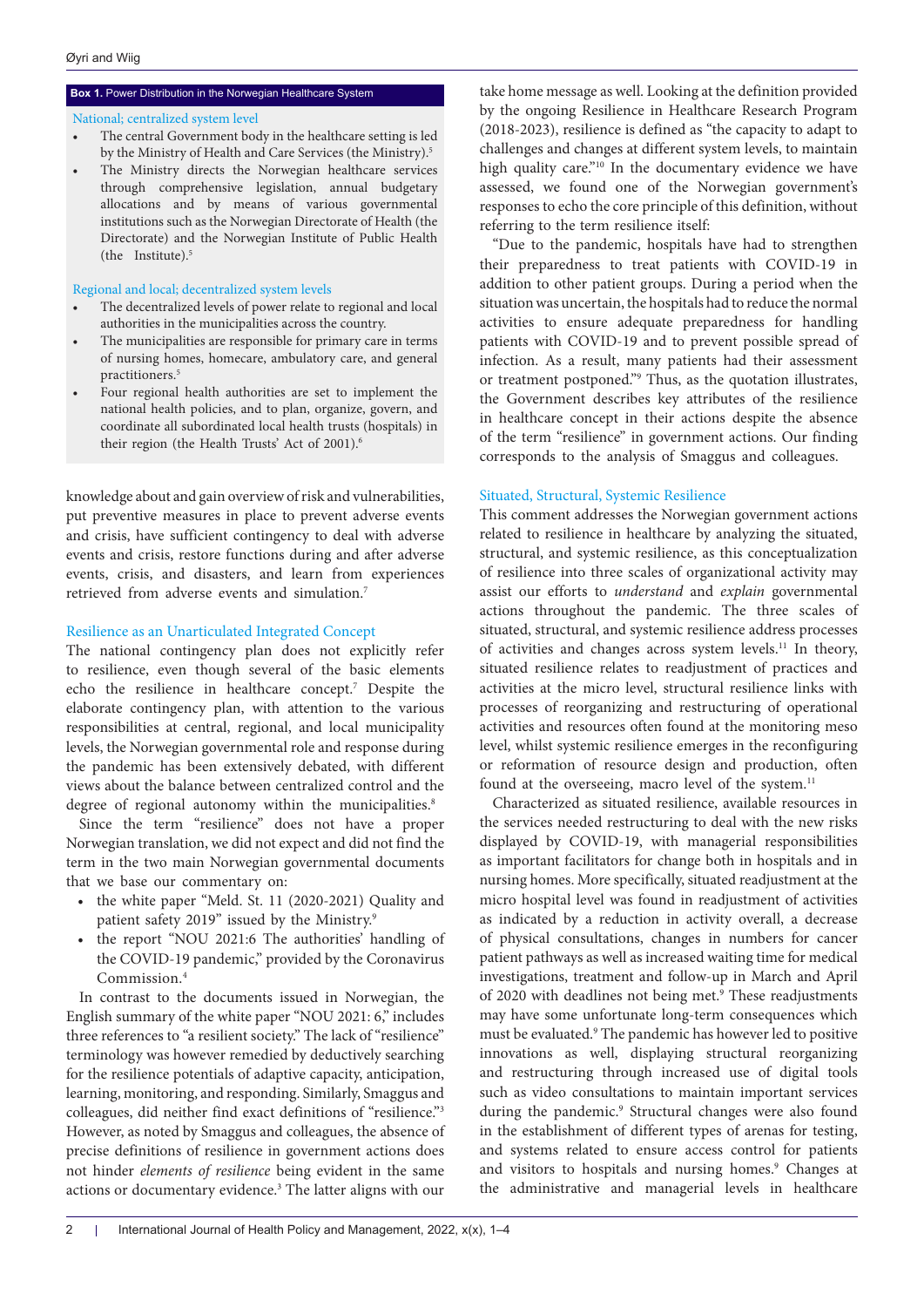organizations were recently reflected in findings from a study about healthcare leaders' use of innovative solutions to ensure resilience in healthcare during the COVID-19 pandemic.<sup>12</sup> The study notes that innovation is a central aspect to adaptive capacity and demonstrates that already existing technology was adapted to new settings, and physical innovations were for instance found in the establishment of "infection and non-infection wards" and "protective equipment changing areas."12 Restructuring of resources and innovative solutions have indeed been paramount. However, some groups have gained a heavier workload compared to a normal state prior to the pandemic. This may have resulted in some negative implications: resource pressure and heavier workload may contribute to a potential increase of undeliberate mistakes, especially in cases of handling medication.<sup>9</sup> In addition, and as explicated in a recent article by Riess,<sup>13</sup> governments and healthcare organizations must keep attention to human factors at an individual level such as (1) Safety; (2) Access to information that is Accurate and Caring; (3) Maintenance of Human Connection; (4) Emphasis on Mental Health, to reduce the current crisis' negative implications to every level of the system. References to these factors are absent in Smaggus' article. Individual resilience to cope with resource pressure and heavier workload, is dependent on higher level structures. We therefore urge the governments in charge of the healthcare systems, to learn from the experiences affiliated with local level safety, communication, community, and mental health needs, to ensure societal and organizational resilience in future crisis and pandemics.

We found systemic reformation at the macro level by means of restructuring the entire health service, to prevent infection, control the spread of and treatment of the virus. Overall, the fact that all parts of the service had to deal with changes and coordinate resources across units, departments and clinics testifies to resilience seen as a system wide capacity. Especially health personnel have mobilized extraordinarily and made prudent changes to meet with disruptions and constant shifts in circumstances, demonstrating localized adaptations. During the first phase of the pandemic, measures needed quick implementation, with plans for further work being established under considerable uncertainty, related both to the potential consequences of the virus and the development of the pandemic in general.<sup>9</sup> At the same time, ordinary tasks had to be handled as best possible. This combination required both the application of already established contingency plans and the ability to adapt, while at the same time maintaining operations. Moreover, systemic resilience was demonstrated in the Norwegian government's expectations of increased attention to technological and digital solutions. Digital collaboration among system levels was key to get information across and reach the public. In addition, video consultations between healthcare personnel and patients were launched as part of a reconfiguring process to uphold essential parts of the services. The Government defines these reconfigurations as important contributions to maintain the societal emergency preparedness, as well as take home messages for future development of the services.<sup>9</sup> Likewise, the work of Smaggus and colleagues' original article, demonstrates links

between the importance of facilitating planning of resource reorganization (ref. "existing actions"), and attention to learning in how to identify system boundaries (ref. "the more proactive forms of resilience").<sup>3</sup> In our view, the latter shows how the resilience potential of adaptive capacity may fuse with the resilience potential of learning. Moreover, as Smaggus and colleagues' note in their article: "media releases also revealed opportunities to enhance learning (eg a need to capitalize on opportunities for double-loop learning and identify strategies appropriate for complex systems) and anticipating."3 The take home message it displays, is that learning from past response to this type of crisis, may be used to better arm the systems' anticipatory capacities. By looking at the outputs from the (still ongoing) COVID-19 pandemic, we find that the intertwined potentials of adaptive capacity, anticipation and learning may be helpful to explicate our efforts to ensure a more resilient responding system to the unknown future that lies ahead of us.

Relating all three scales of situated, structural, and systemic resilience to findings from the governmental documents investigated in our commentary, it implies that the Norwegian government expects a systemic process to occur as result from their actions during the COVID-19 pandemic.<sup>11</sup> Thus, as actions involved deep collaboration among all system levels and among all stakeholders involved at each level, regional and local adaptive capacity contributed to the potential for resilient performance in our health system, potentially serving us well in terms of implementation of and effect of control measures. We agree with Smaggus and colleagues<sup>3</sup> that it is key to stronger articulate the importance of resilience in healthcare and the themes, potentials, and mechanisms it depends on. The urgency of doing this at the macro level, is shown here as a pandemic response that needs national anchoring and system wide actions.

# "New Challenges and Opportunities" – Consequences of Situated, Structural, and Systemic Resilience

The Norwegian government stresses how postponed assessment or patient treatment to some extent will have consequences for the entire population, but first and foremost represents new challenges to vulnerable patient groups and next of kin.<sup>9</sup> We see that the relation between pandemic response and resilience has conflicting potential. From an organizational and societal perspective, both small scale and large-scale adaptations are key to handle the crisis, but at an individual level, we do not know the long-term consequences.<sup>1</sup> From a governmental point of view, the entire system responded by reinventing itself at different levels, but the tangible adaptations may result in unfortunate consequences due to postponed examinations, delayed clinical decisionmaking and treatment. The latter shows how structural and situated adaptations during the pandemic may have resulted in non-beneficial outcomes for patients. Forthcoming statistics will contribute to reveal these types of long-term consequences and will form a useful learning platform in future systemic reformation processes.4,9 In parallel, as Smaggus and colleagues' note, part of the governments responses related to "new challenges and opportunities" caused by the pandemic,